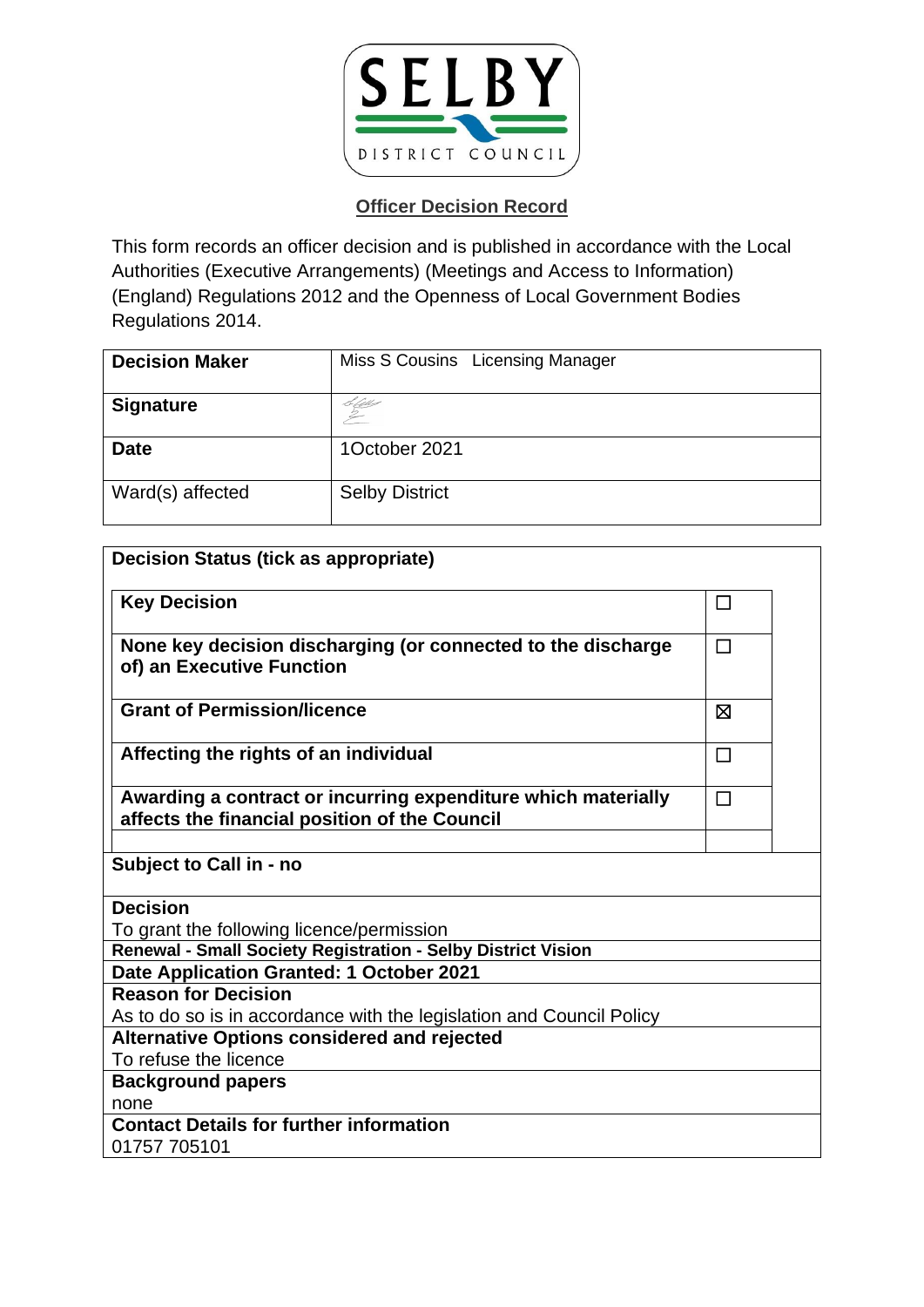

| <b>Decision Maker</b> | Miss S Cousins Licensing Manager |
|-----------------------|----------------------------------|
| <b>Signature</b>      | S Libbo                          |
| <b>Date</b>           | 6 October 2021                   |
| Ward(s) affected      | Out of Area                      |

| <b>Decision Status (tick as appropriate)</b>                                                                   |        |  |
|----------------------------------------------------------------------------------------------------------------|--------|--|
| <b>Key Decision</b>                                                                                            | □      |  |
| None key decision discharging (or connected to the discharge<br>of) an Executive Function                      | П      |  |
| <b>Grant of Permission/licence</b>                                                                             | ⊠      |  |
| Affecting the rights of an individual                                                                          | $\Box$ |  |
| Awarding a contract or incurring expenditure which materially<br>affects the financial position of the Council | П      |  |
| Subject to Call in - no                                                                                        |        |  |
| <b>Decision</b>                                                                                                |        |  |
| To grant the following licence/permission                                                                      |        |  |
| Renewal - Small Society Registration - Cricket Ground                                                          |        |  |
| Date Application Granted: 6 October 2021                                                                       |        |  |
| <b>Reason for Decision</b>                                                                                     |        |  |
| As to do so is in accordance with the legislation and Council Policy                                           |        |  |
| <b>Alternative Options considered and rejected</b>                                                             |        |  |
| To refuse the licence                                                                                          |        |  |
| <b>Background papers</b>                                                                                       |        |  |
| none                                                                                                           |        |  |
| <b>Contact Details for further information</b>                                                                 |        |  |
| 01757 705101                                                                                                   |        |  |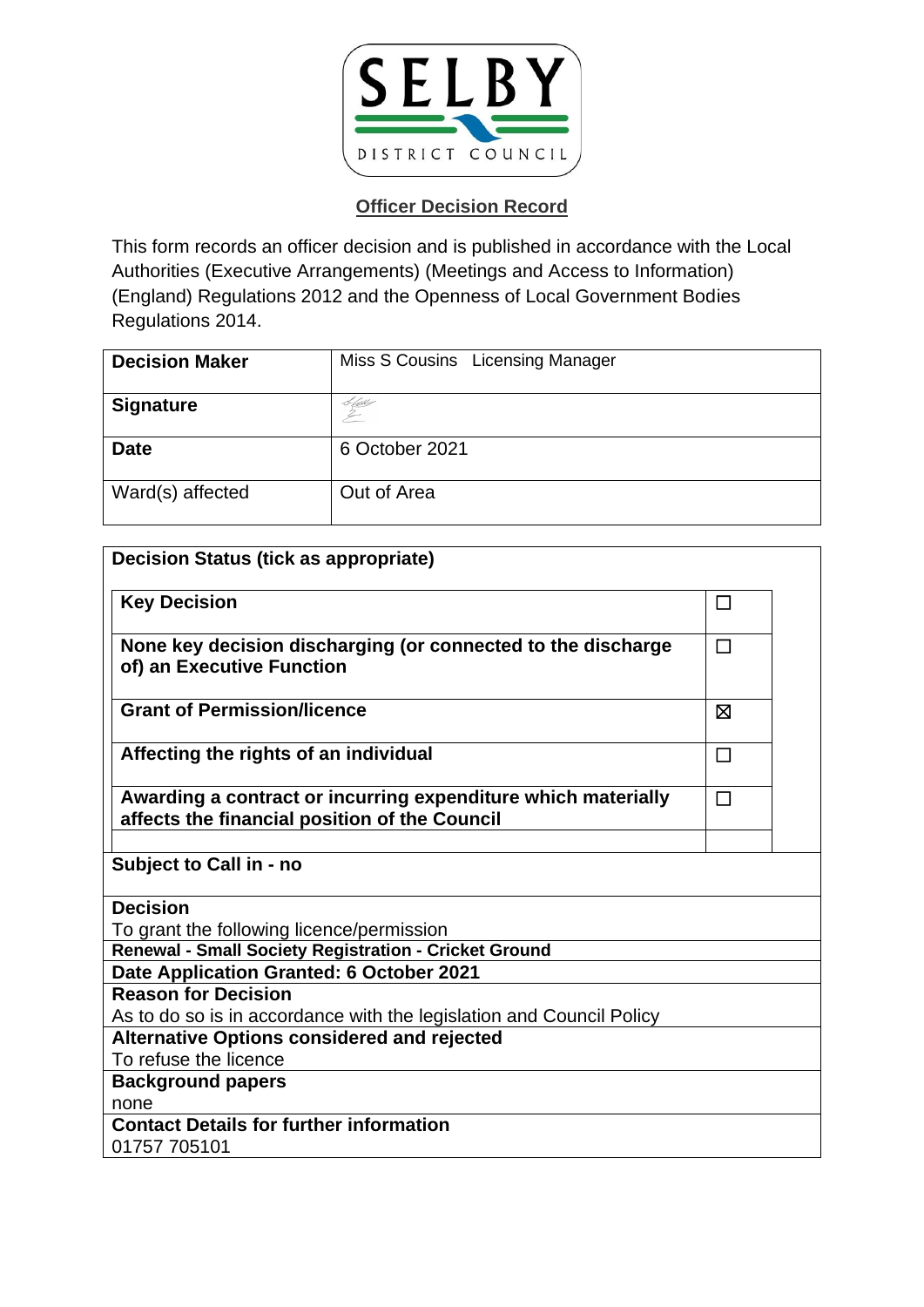

| <b>Decision Maker</b> | Miss S Cousins Licensing Manager |
|-----------------------|----------------------------------|
| <b>Signature</b>      | <u>L'Atte</u>                    |
| <b>Date</b>           | 11 October 2021                  |
| Ward(s) affected      | <b>Skipwith</b>                  |

| <b>Decision Status (tick as appropriate)</b>                                                                   |        |
|----------------------------------------------------------------------------------------------------------------|--------|
| <b>Key Decision</b>                                                                                            | П      |
| None key decision discharging (or connected to the discharge<br>of) an Executive Function                      | $\Box$ |
| <b>Grant of Permission/licence</b>                                                                             | ⊠      |
| Affecting the rights of an individual                                                                          | $\Box$ |
| Awarding a contract or incurring expenditure which materially<br>affects the financial position of the Council | $\Box$ |
| Subject to Call in - no                                                                                        |        |
| <b>Decision</b>                                                                                                |        |
| To grant the following licence/permission                                                                      |        |
| Renewal - Small Society Registration - Skipwith Village Hall                                                   |        |
| Date Application Granted: 11 October 2021                                                                      |        |
| <b>Reason for Decision</b>                                                                                     |        |
| As to do so is in accordance with the legislation and Council Policy                                           |        |
| <b>Alternative Options considered and rejected</b>                                                             |        |
| To refuse the licence                                                                                          |        |
| <b>Background papers</b>                                                                                       |        |
| none                                                                                                           |        |
| <b>Contact Details for further information</b><br>01757 705101                                                 |        |
|                                                                                                                |        |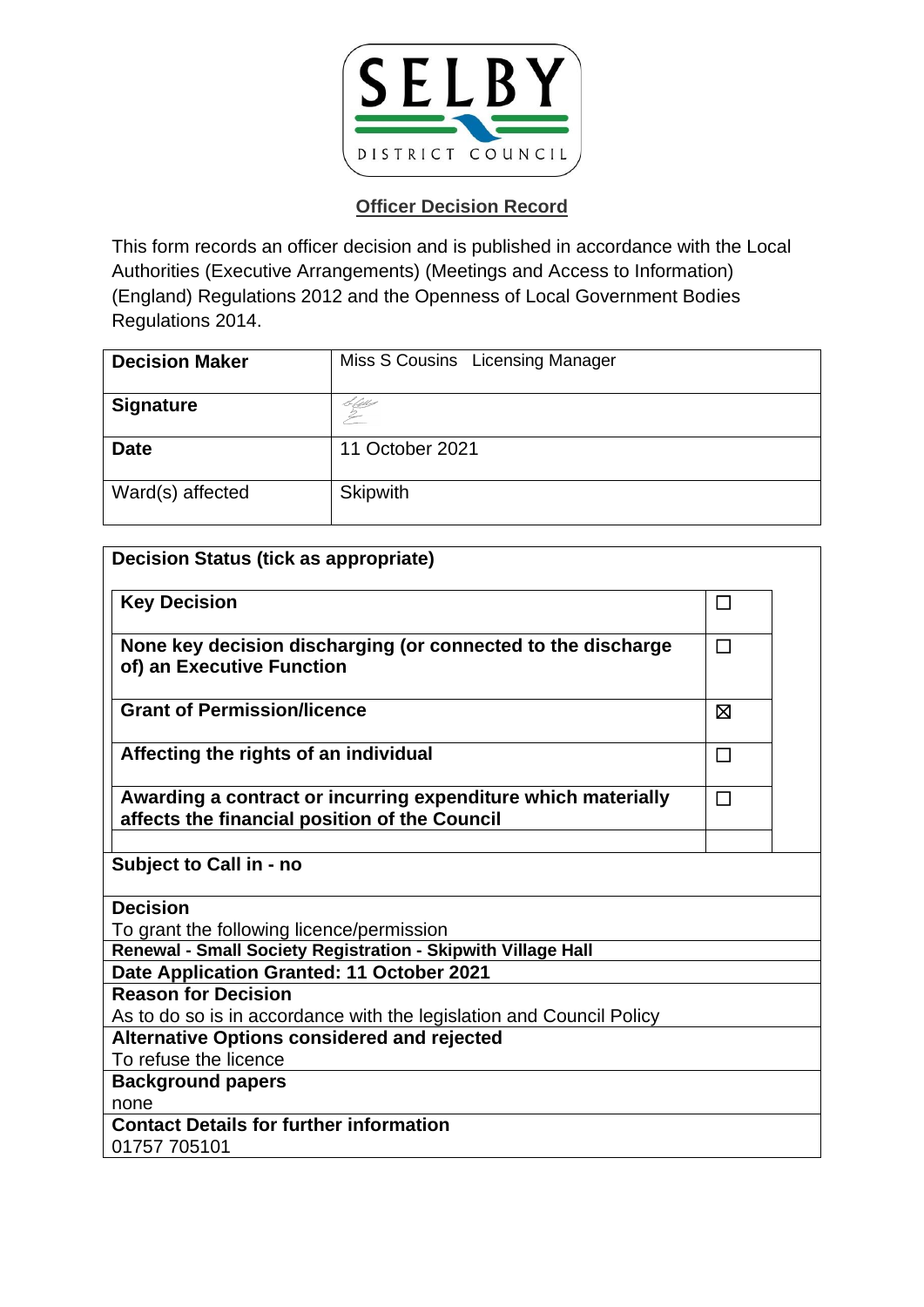

| <b>Decision Maker</b> | Miss S Cousins Licensing Manager |
|-----------------------|----------------------------------|
| <b>Signature</b>      | 6600                             |
| <b>Date</b>           | 11 October 2021                  |
| Ward(s) affected      | Cliffe                           |

| <b>Decision Status (tick as appropriate)</b>                                                                   |        |  |
|----------------------------------------------------------------------------------------------------------------|--------|--|
| <b>Key Decision</b>                                                                                            | □      |  |
| None key decision discharging (or connected to the discharge<br>of) an Executive Function                      | П      |  |
| <b>Grant of Permission/licence</b>                                                                             | ⊠      |  |
| Affecting the rights of an individual                                                                          | $\Box$ |  |
| Awarding a contract or incurring expenditure which materially<br>affects the financial position of the Council | П      |  |
| Subject to Call in - no                                                                                        |        |  |
| <b>Decision</b>                                                                                                |        |  |
| To grant the following licence/permission                                                                      |        |  |
| New - Small Society Registration Vale of York Pony Club                                                        |        |  |
| Date Application Granted: 11 October 2021                                                                      |        |  |
| <b>Reason for Decision</b>                                                                                     |        |  |
| As to do so is in accordance with the legislation and Council Policy                                           |        |  |
| <b>Alternative Options considered and rejected</b>                                                             |        |  |
| To refuse the licence                                                                                          |        |  |
| <b>Background papers</b>                                                                                       |        |  |
| none                                                                                                           |        |  |
| <b>Contact Details for further information</b><br>01757 705101                                                 |        |  |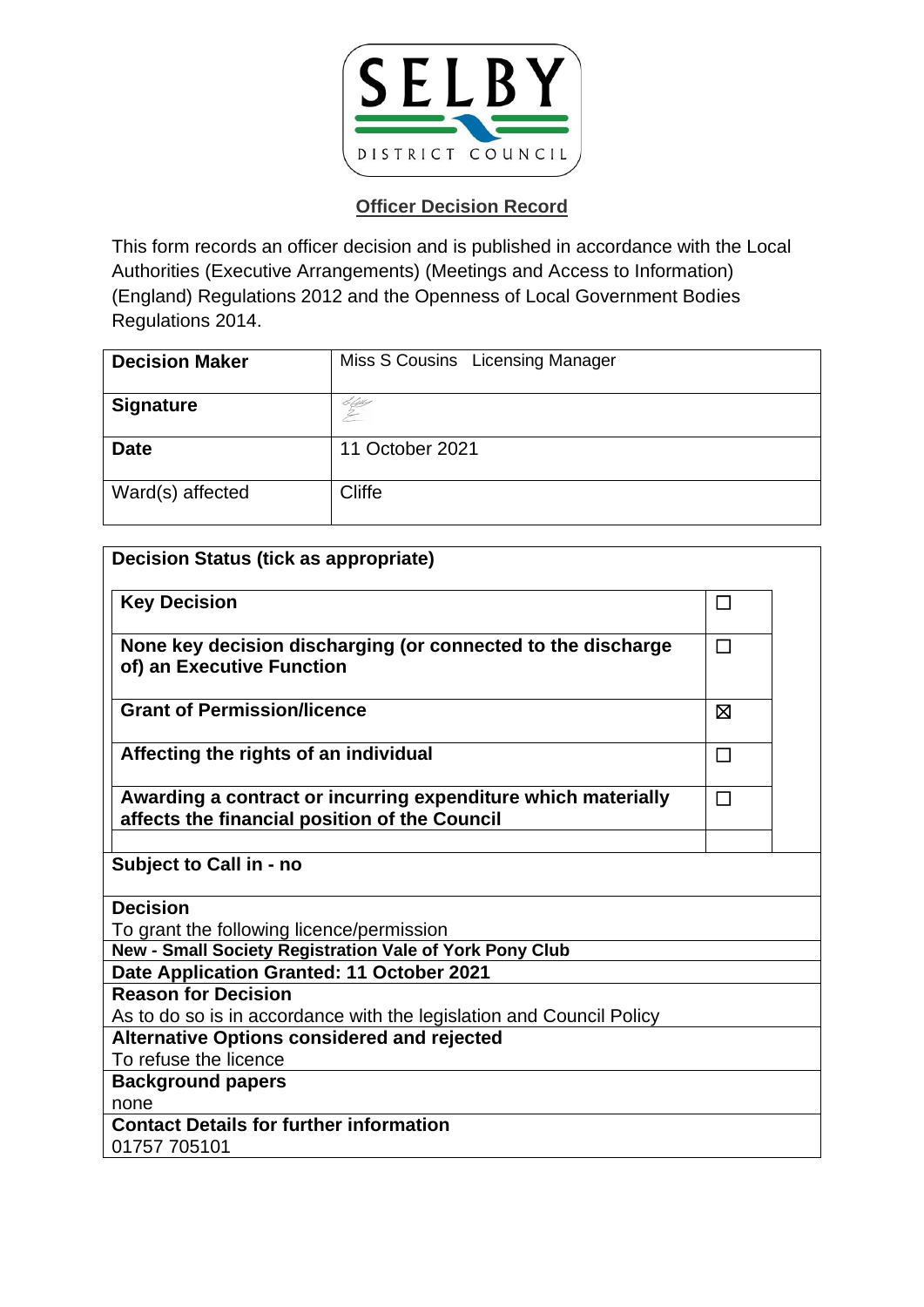

| <b>Decision Maker</b> | Miss S Cousins Licensing Manager |
|-----------------------|----------------------------------|
| <b>Signature</b>      |                                  |
| <b>Date</b>           | 21 October 2021                  |
| Ward(s) affected      | <b>Selby District</b>            |

| <b>Decision Status (tick as appropriate)</b>                                                                   |        |  |
|----------------------------------------------------------------------------------------------------------------|--------|--|
| <b>Key Decision</b>                                                                                            | □      |  |
| None key decision discharging (or connected to the discharge<br>of) an Executive Function                      | П      |  |
| <b>Grant of Permission/licence</b>                                                                             | X      |  |
| Affecting the rights of an individual                                                                          | $\Box$ |  |
| Awarding a contract or incurring expenditure which materially<br>affects the financial position of the Council | $\Box$ |  |
| Subject to Call in - no                                                                                        |        |  |
| <b>Decision</b>                                                                                                |        |  |
| To grant the following licence/permission                                                                      |        |  |
| New - Small Society Registration - Athelstan County Primary School                                             |        |  |
| Date Application Granted: 21 October 2021                                                                      |        |  |
| <b>Reason for Decision</b>                                                                                     |        |  |
| As to do so is in accordance with the legislation and Council Policy                                           |        |  |
| <b>Alternative Options considered and rejected</b>                                                             |        |  |
| To refuse the licence                                                                                          |        |  |
| <b>Background papers</b>                                                                                       |        |  |
| none                                                                                                           |        |  |
| <b>Contact Details for further information</b>                                                                 |        |  |
| 01757 705101                                                                                                   |        |  |